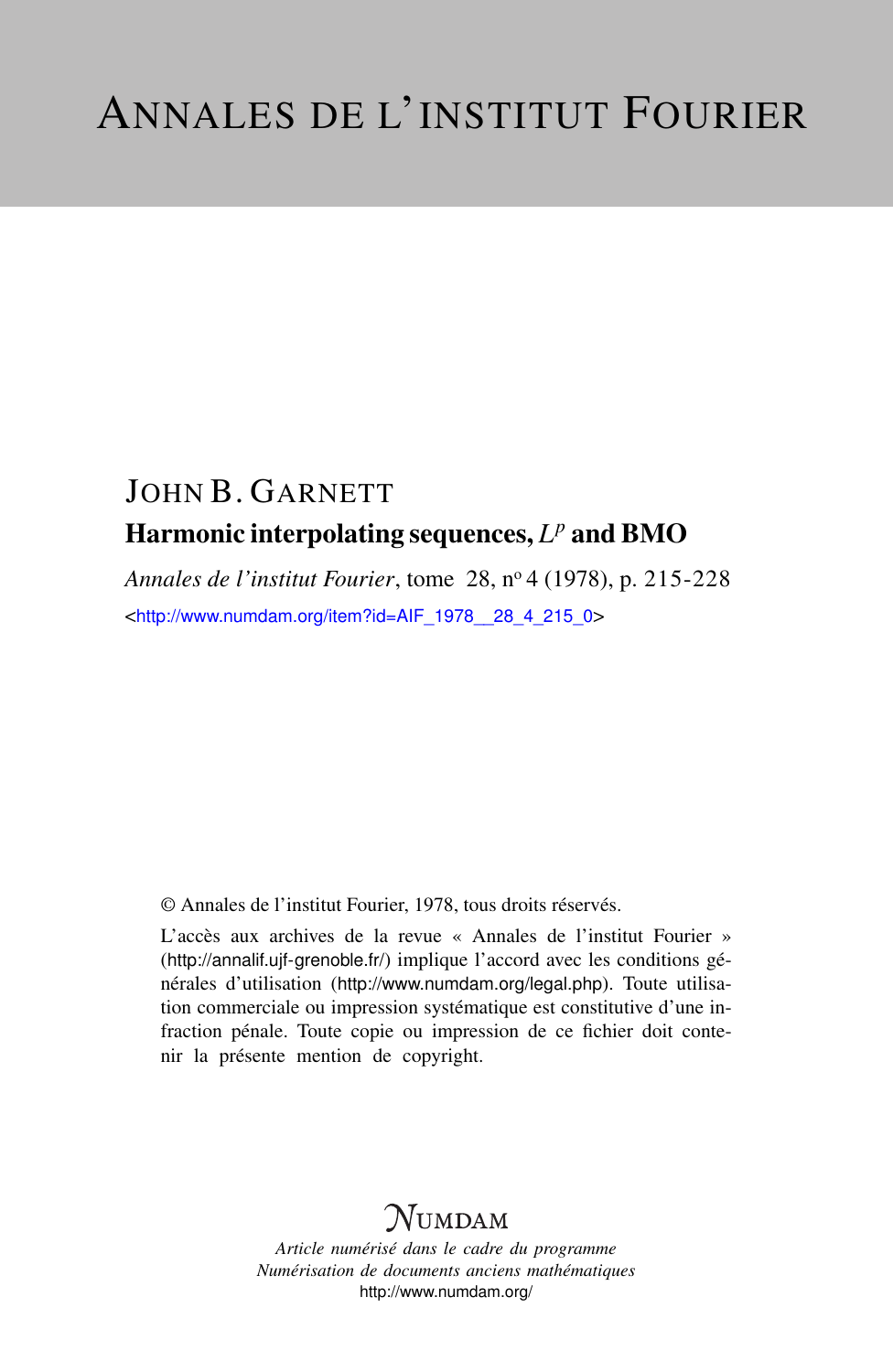## HARMONIC INTERPOLATING SEQUENCES,  $L^p$  AND BMO

### **by John B. GARNETT**

Let  $(z_0)$  be a sequence in the upper half plane. If  $1 < p \leq \infty$ and if  $y_v^{1/p} f(z_v) = a_v$ ,  $v = 1$ , 2, ... has solution  $f(z)$  in the class of Poisson integrals of  $L^p$  functions for any sequence  $(a_{\mathbf{v}}) \in l^p$ , then we show that  $(z_{\mathbf{v}})$  is an interpolating sequence for  $H^{\infty}$ . If  $f(z_0) = a_{\nu}$ ,  $\nu=1,2,...$  has solution in the class of Poisson integrals of BMO functions whenever  $(a_v) \in l^{\infty}$ , then  $(z_0)$  is again an interpolating sequence for H<sup> $\infty$ </sup>. A somewhat more general theorem is also proved and a counterexample for the case  $p \leq 1$  is described.

1. Let  $z_y = x_y + iy_y$ ,  $y_y > 0$  be a sequence in the upper half plane U , and let

$$
P_v(t) = \frac{1}{\pi} \frac{y_v}{(t-x_v)^2 + y_v^2}
$$

be the Poisson kernel for *z^* . When

$$
\int f(t)(1+t^2)^{-1} dt < \infty
$$
  
we write  $f(z_0) = \int f(t)P_v(t) dt$  and when  $1 \le p \le \infty$  we write
$$
T_p f(v) = y_v^{1/p} f(z_v).
$$

The operator  $T_p$  maps  $L^p$  into the space  $l^*$  of bounded sequences, because  $||P_v||_q \leq c y_v^{-1/p}$ ,  $q = p/(p-1)$ . If for every  $l^p$  sequence  $(a_n)$  the interpolation

$$
(1.1) \t y_{\nu}^{\nu} f(z_{\nu}) = a_{\nu}, \t \nu = 1, 2, \ldots
$$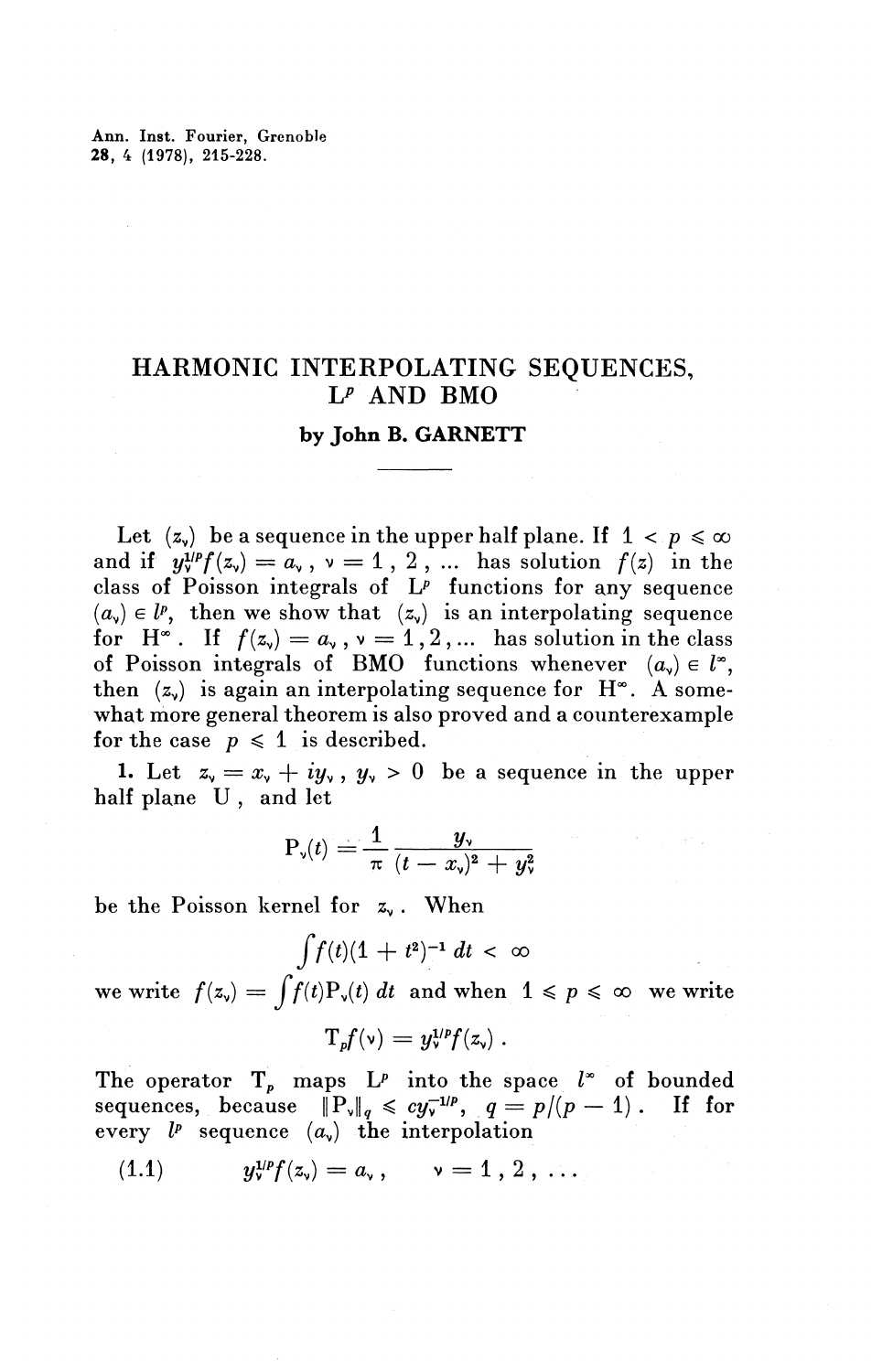has solution within the class of harmonic functions  $f(z)$  on U representable as Poisson integrals of *LP* functions, then for brevity we write  $T_p(L^p) \supset l^p$ . Similarly,  $T_p(H^p) \supset l^p$  means that (1.1) has solution  $f(z) \in H^p$ . By a theorem of Carleson [3], [7],  $T_p(H^p) = l^p$  if and only if the points z<sub>v</sub> satisfy

(1.2) 
$$
\inf_{\mathbf{v}} \prod_{\mu,\mu \neq \mathbf{v}} \left| \frac{z_{\mathbf{v}} - z_{\mu}}{z_{\mathbf{v}} - z_{\mu}} \right| = \delta > 0.
$$

Consequently a sequence satisfying (1.2) is called an *interpolating sequence.*

In [9] it was proved that  $\{z_{\nu}\}\$ is an interpolating sequence if and only if  $T_\infty(L^*) = l^*$ , and this result was refined in [4] and [13]. Here we extend the work of those papers to obtain (1.2) when  $T_p(L^p) = l^p$ ,  $1 < p$ , or when  $T_p(BMO) = l^{\infty}$ .

Condition  $(1.2)$  holds if and only if the following two geometric conditions both hold<br>
(S)  $|z_{\nu} - z_{\mu}| \ge \alpha y_{\nu}$ ,  $\mu \ne \nu$ ,

(S) 
$$
|z_{\nu} - z_{\mu}| \geq \alpha y_{\nu}, \quad \mu \neq \nu,
$$
  
\n(C)  $\sum_{z_{\nu} \in Q} y_{\nu} \leq Bl(Q),$ 

for all squares  $Q = \{a < x < a + l(Q), 0 < y < l(Q)\}$ . See [10] or [9] for a proof of this well-known equivalence. Because of generalizations mentioned below we state our two theorems in terms of  $(S)$  and  $(C)$ .

THEOREM 1.  $-$  If 1 < p <  $\infty$  and if

(1.3)  $T_p(L^p) = l^p$ ,

*or if*  $p = \infty$  *and if* 

 $(T_a(BMO) \supset l^{\infty})$ 

*then* (S) *and* (C) *hold.*

COROLLARY. — *The sequence*  $(z_y)$  *is an interpolating sequence if and only if* (1.3) *or* (1.4) *holds.*

The other theorem draws the same conclusion from a weaker hypothesis, which is a version of (1.2) for harmonic functions from *LP* or BMO .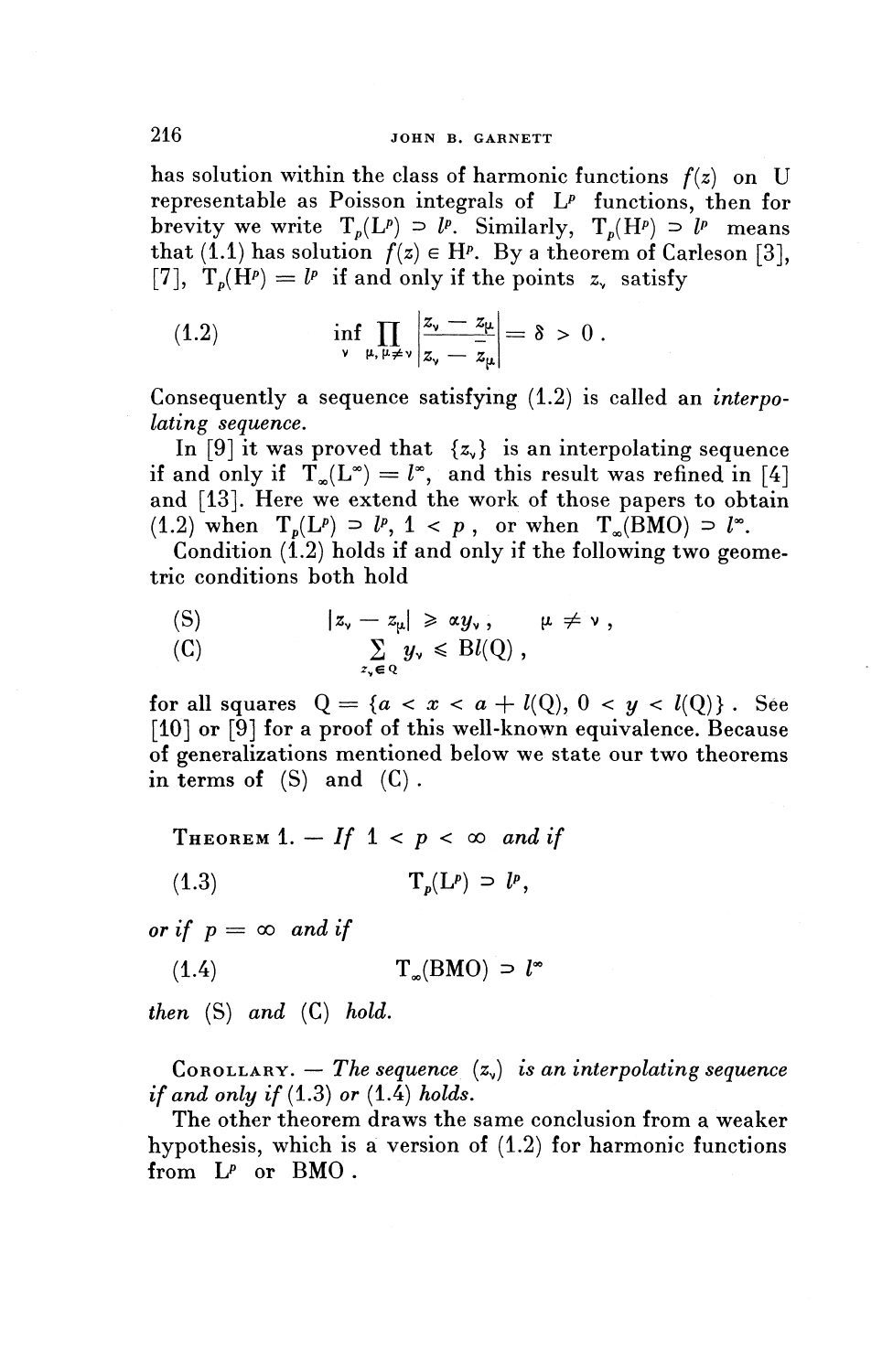THEOREM 2.  $-$  If  $1 < p < \infty$  and if there are  $f_v \in L^p$ ,  $v = 1, 2, \ldots$  such that  $||f_v||_p \leq 1$  and

(1.5) 
$$
\mathbf{T}_p f_{\mathsf{v}}(\mu) \leq 0, \quad \mu \neq \mathsf{v} \n\inf_{\mathsf{v}} \mathbf{T}_p f_{\mathsf{v}}(\mathsf{v}) = \delta > 0,
$$

*then* (S) and (C) hold. If there are  $f_v \in BMO$ ,  $v = 1, 2, ...$ *such that*  $||f_v||_{BMO} \le 1$  *and*  $\begin{align*}\n\text{en (S) and (C) hold. If there are } f_y \in \text{Bl} \\
\text{ch that } &\|f_y\|_{\text{BMO}} \leq 1 \text{ and} \\
\text{(1.6)} \quad &\qquad \text{T}_{\infty} f_y(\mu) \leq 0 \,, \qquad \mu \neq \infty \\
\text{or } &\qquad \text{T}_{\infty} f_y(\mu) \leq 0 \,, \qquad \mu \neq 0\n\end{align*}$ 

(1.6) 
$$
T_{\infty}f_{\nu}(\mu) \leq 0, \quad \mu \neq \nu
$$

$$
\inf_{\nu} T_{\infty}f_{\nu}(\nu) = \delta > 0
$$

*then*  $(S)$  *and*  $(C)$  *hold.* 

Conditions (S) and (C) have analogues in the upper half space  $\mathbb{R}^{n+1}_{+}$ , [4], and the two theorems stated here are true in  $\mathbb{R}^{n+1}$  even when  $P^{\prime}$  is replaced by

$$
K_{\nu}(t) = \frac{1}{y_{\nu}^{n}} K\left(\frac{x_{\nu} - t}{y_{\nu}}\right)
$$

where  $K \ge 0$ ,  $K \in L^1 \cap L^{\infty}$ ,  $|\nabla K(t)| \le C(1 + |t|)^{n+1}$ , and  $\int K dt = 1$ . It is very likely that the proofs are valid in certain spaces of homogeneous type  $([5], [6])$ , such as the unit ball of  $C<sup>n</sup>$  with  $T<sub>p</sub>$  defined using the Poisson-Szegö kernel  $(10]$ ,  $[11]$ ). See  $[1]$ , in which a converse of Theorem 1 is proved in that generality. For  $n > 1$  it is not known if (S) and  $(C)$  imply interpolation of  $l^*$  by bounded harmonic functions on  $\mathbb{R}^{n+1}_+$ , and we do not claim that the corollary to Theorem 1 generalizes to  $\mathbb{R}^n$  or  $\mathbb{C}^n$ . To keep things simple we only prove the theorems for Poisson kernels on **R<sup>1</sup> .**

The methods here are all real analysis; the principle tool is the lemma from  $\S 4$  of [4].

In Section 2 we obtain the inequality needed to prove Theorem 1, we show that Theorem 1 is a corollary of Theorem 2, and we verify condition (S). We also include a proof, due to Varopoulos, of Theorem 1 for *p >* 2 .

Theorem 2 is proved in Section 3. In Section 4 we show by example that  $\vec{c}$  can fail when  $T_1(L^1) = l_1$  or when

$$
T_p(\text{Re H}^p) = \text{Re } l^p, \qquad 1/2 < p < 1 \,,
$$

'for  $p < 1$ ,  $T_p$  must be defined by  $(1.1)$  with  $f = \text{Re } F$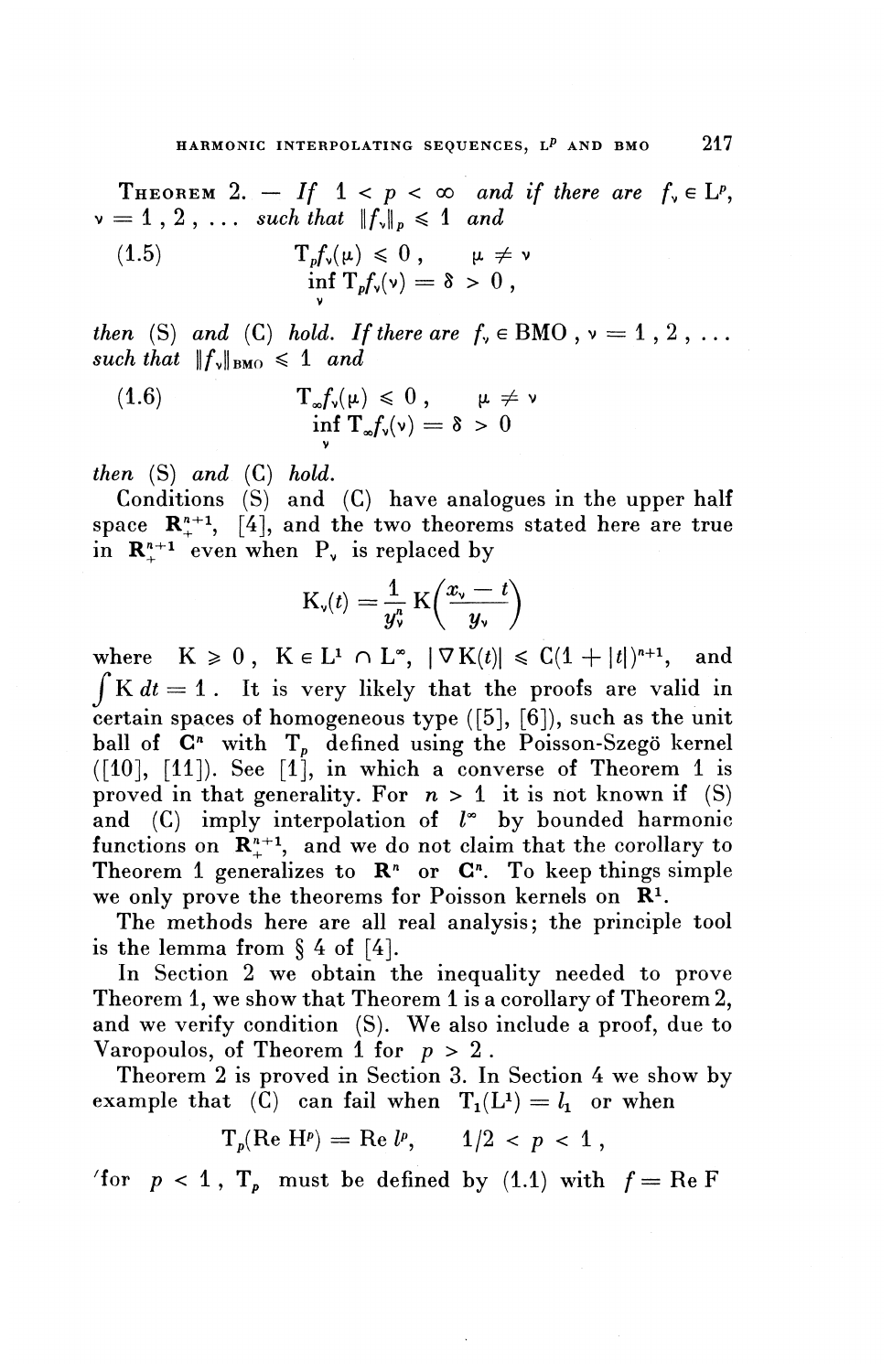$\mathbf{F} \in \mathbf{H}^p$ ). I suspect that  $\mathbf{T}_1(\text{Re } \mathbf{H}^1) = \text{Re } l^1$  implies (C) but I have no proof.

I thank Eric Amar and Nicholas Varopoulos for useful correspondence and conversation.

The letters *c* and C stand for universal undetermined constants, the same letter denoting several constants.

2. In Theorem 1 it is not assumed that  $T<sub>p</sub>$  is a bounded operator from  $L^p$  to  $l^p$ , or even that  $T_p(L^p) \subset l^p$  (which is the same by the closed graph theorem). Indeed, if  $T_p$  were bounded then condition  $(C)$  would follow by the theorem on Carleson measures ([7] p. 193). Then, as noted in [9],  $T_n(L^p)=l^p$ would trivially imply (S) and (C). However, there is an adequate substitute for boundedness.

LEMMA 2.1.  $-If \sim p < \infty$  and if (1.3) holds, then there *is a constant* M *such that whenever*  $\Sigma |a_{\nu}|^p \leq 1$ , the interpo*lation*  $T_p f(v) = a$ , has solution with  $||f||_p^p \le M$ . If (1.4) holds, *there is a constant* M such that whenever  $(a_{\gamma}) \in l^{\infty}$ , the inter*polation*  $T^{\mu}_{\mu}(\nu) = a^{\mu}_{\nu}$  has solution with  $||f||_{\text{BMO}} \leq M$  sup  $|a_{\nu}|$ .

*Proof.* — For  $1 \leqslant p < \infty$ , the set

$$
E_{N} = l^{p} \cap T_{p}(\{f: \|f\|_{p} \leq N\})
$$

is closed in  $l^p$ . With (1.3) category shows that some  $E_N$  has interior in  $l^p$ , so that some  $E_N$  then contains the unit ball of *IP.*

For  $p = \infty$ , we use the fact that BMO is the dual of the real Banach space Re  $H^1$  [8], although a more elementary argument can be given in a few more words. Since

$$
P_{\nu} - P_1 \in \text{Re } H^1,
$$

the set

$$
F_N = \{(a_\nu) \in l^\infty : f(z_\nu) - f(z_1) = a_\nu - a_1 ,
$$
  

$$
\nu = 1, 2, \dots ||f||_{BMO} \le N \}
$$

is closed in  $l^*$ . Since constant functions have zero BMO norm, (1.4) and category as above show interpolation is possible with  $||f||_{BMO} \leq M \sup_{\gamma} |a_{\gamma}|.$ 

Because of the lemma, Theorem 2 clearly implies Theorem 1.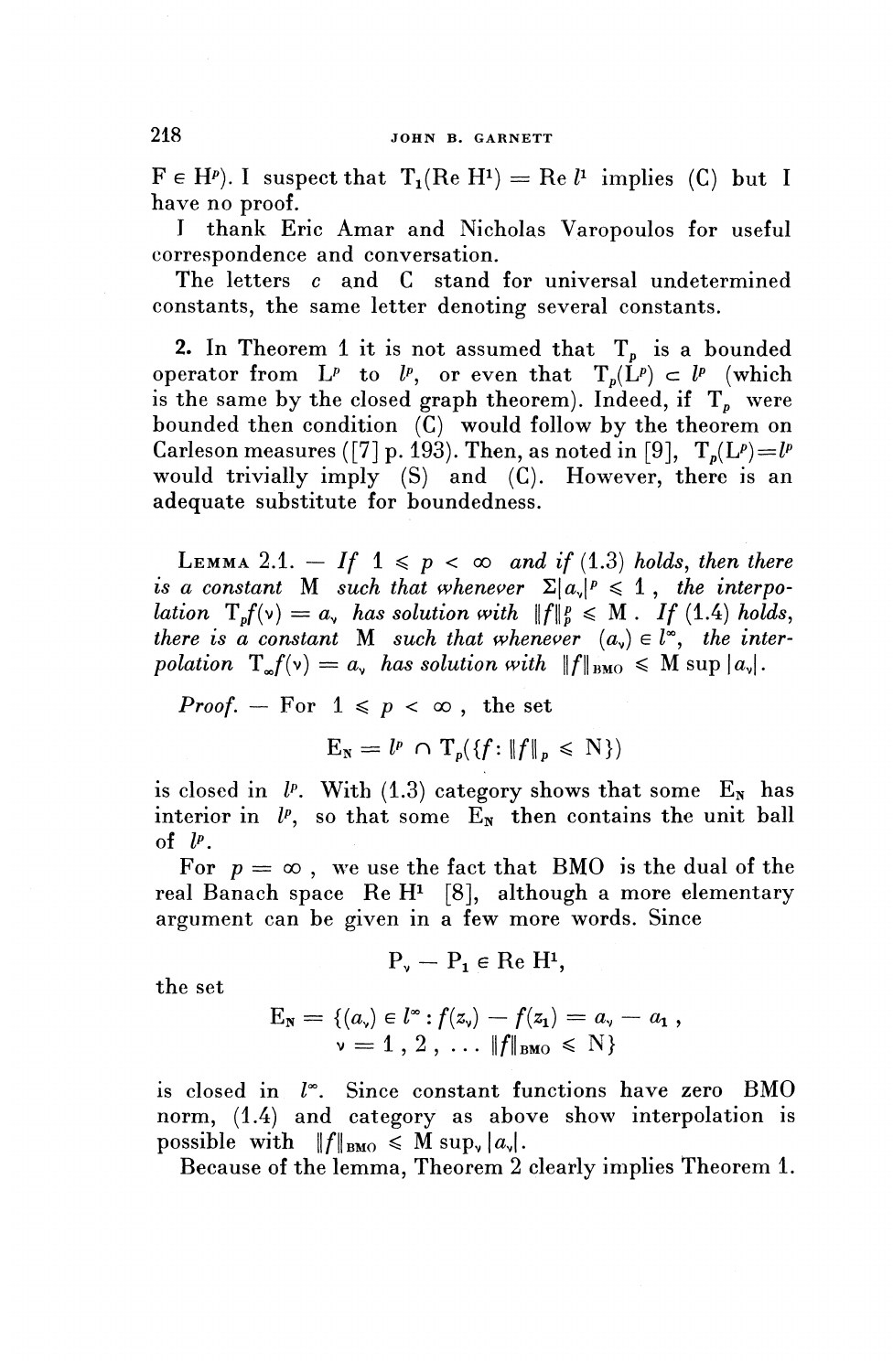In Theorem 2 (or Theorem 1), condition (S) is easy to verify. For  $p < \infty$  there is  $f \in L^p$ ,  $\|f\|_p \leq 1$  such that  $f(z_\mu) \leq 0$ ,  $f(z_\nu) \geq \delta y_\nu^{-1/p}$ . The harmonic function  $f(z)$  satisfies  $|\nabla f(z)| \leq c y^{-(1+1/p)} \|f\|_p \leq c y^{-(1+1/p)}$ , so that

$$
\delta y_{\mathsf{v}}^{(1+2/p)}\|f\|_{p} \leqslant c y^{(1+2/p)}, \text{ so that}
$$
  

$$
\delta y_{\mathsf{v}}^{-1/p} \leqslant |f(z_{\mathsf{v}})-f(z_{\mathsf{\mu}})| \leqslant c y_{\mathsf{v}}^{-(1+1/p)}|z_{\mathsf{v}}-z_{\mathsf{\mu}}|
$$

if

$$
|z_{\nu}-z_{\mu}|~<~y_{\nu}/2~.
$$

Hence

$$
\frac{|z_{\mathsf{v}}-z_{\mathsf{u}}|}{y_{\mathsf{v}}}\geqslant \mathrm{Max}\left(\frac{1}{2},\frac{\delta}{c}\right),
$$

and we have verified (S). When  $p = \infty$  there is  $f \in BMO$ ,  $\|f\|_{\text{BMO}} \leq 1$  such that  $f(z_\mu) \leq 0$ ,  $f(z_\nu) \geq 8$ . The elementary estimate  $y|\nabla f(z)| \leq c\|f\|_{BMO}$ , then yields (S) just as in the case  $p < \infty$  above.

N. Varopoulos has a simple proof of Theorem 1 for *p >* 2 which we now present. By the lemma,  $(1.3)$  has the dual formulation

$$
(2.1) \t\t \t\t \Sigma |\lambda_{\mathsf{v}}|^q \leqslant M \| \Sigma \lambda_{\mathsf{v}} y_{\mathsf{v}}^{1/p} P_{\mathsf{v}} \|_q^q
$$

for all finite sequences  $(\lambda_{\nu})$ , where  $q = p/(p - 1)$ . To prove  $(C)$ , fix a square Q with base I and let  $\tilde{I}$  be the interval concentric with I having length  $|\tilde{I}| = 3|I|$ . Let  $z_1$ ,  $z_2$ , ...,  $z_N$  be finitely many points from our sequence lying in Q. Let  $\lambda_{\nu} = \pm y_{\nu}^{1/q}, \nu = 1, 2, \ldots, N$  with random  $\pm$  sign. Taking expectations in (2.1) gives

$$
\sum_{1}^{N} y_{\nu} \leqslant M \int |\Sigma y_{\nu}^{2} P_{\nu}^{2}|^{q/2} dt = M \int_{\tilde{\mathbf{I}}} + M \int_{\mathbf{R}\setminus \tilde{\mathbf{I}}}.
$$

Since  $q/2 < 1$ , Hölder's inequality gives

$$
\int_{\tilde{\mathbf{I}}} |\Sigma y_{\mathbf{v}}^2 P_{\mathbf{v}}^2|^{q/2} \, dt \leq |\tilde{\mathbf{I}}|^{1-\frac{q}{2}} \left( \int_{\tilde{\mathbf{I}}} |\Sigma y_{\mathbf{v}}^2 P_{\mathbf{v}}^2| \, dt \right)^{q/2} \leq 3^{1-\frac{q}{2}} |\mathbf{I}|^{1-\frac{q}{2}} \left( \sum_{1}^{N} y_{\mathbf{v}} \right)^{q/2}.
$$

Fixing  $x_0 \in I$ , we have  $P^2_{\nu}(t) \leqslant cy^2_{\nu}/(t - x_0)^q$  if  $z_{\nu} \in Q$  and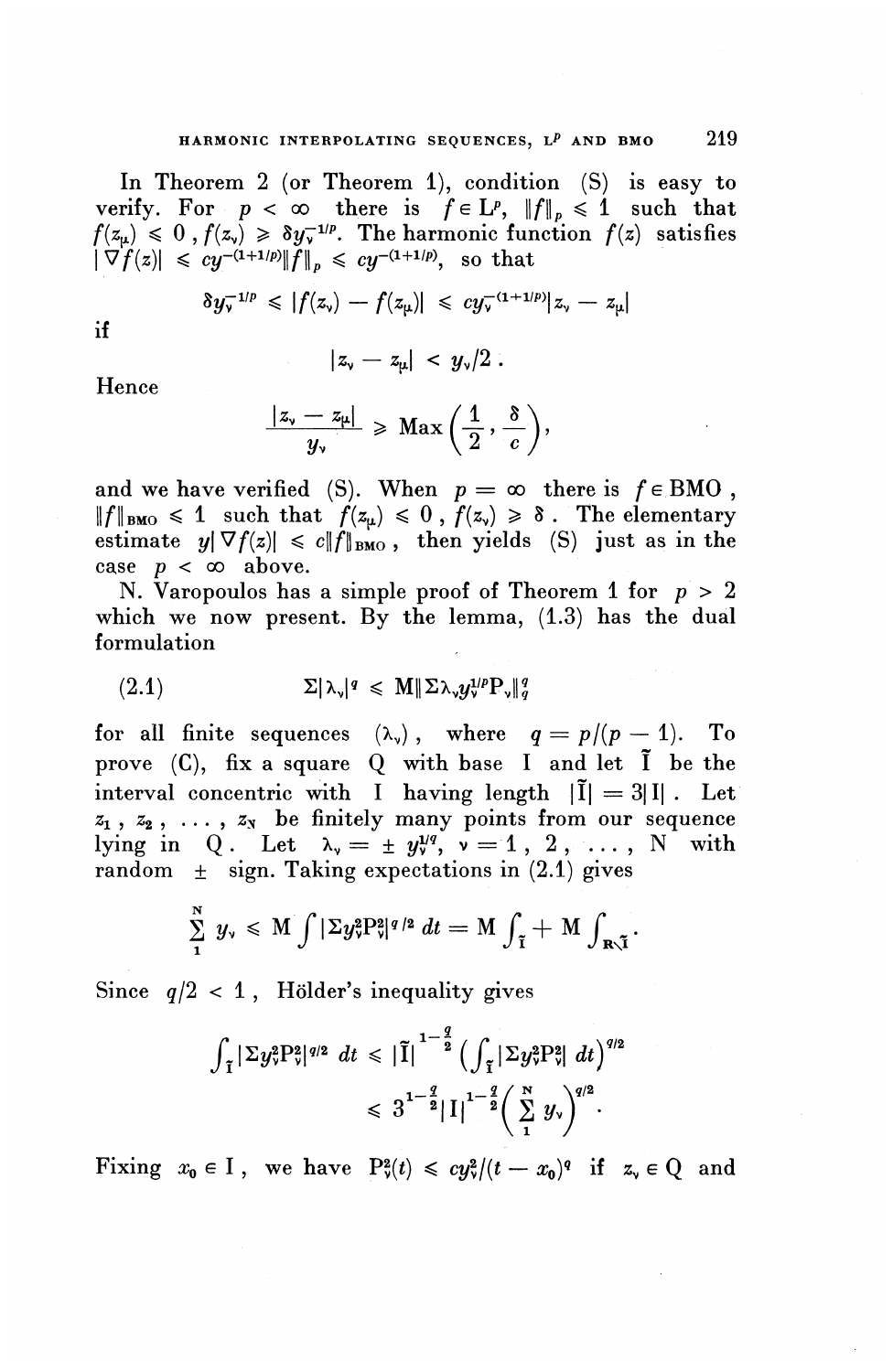$t \notin \tilde{I}$ , so that

$$
\int_{\mathbb{R}\setminus\tilde{I}} \left| \sum_{1}^{N} y_{\nu}^{2} P_{\nu}^{2} \right|^{q/2} dt \leqslant c \left( \sum_{1}^{N} y_{\nu}^{4} \right)^{q/2} \int_{(\mathbb{R}\setminus\tilde{I})} \frac{dt}{|t - x_{0}|^{2q}}
$$
\n
$$
\leqslant c \left( \sum_{1}^{N} y_{\nu} \right)^{q/2} \cdot |I|^{3q/2} \cdot \int_{|I|}^{\infty} \frac{ds}{s^{2q}}
$$
\n
$$
\leqslant C_{q} |I|^{1-\frac{q}{2}} \left( \sum_{1}^{N} y_{\nu} \right)^{q/2}.
$$
\n
$$
\left( \sum_{1}^{N} y_{\nu} \right)^{1-\frac{q}{2}} \leqslant C |I|^{1-\frac{q}{2}}
$$

Hence

and condition (C) holds.

Varopoulos' argument can be modified to give the BMO case of Theorem  $\overline{1}$  in this way. It is enough to verify (C) for a square Q whose upper half contains a point  $z_0$  from the a square Q whose upper half contains a point  $z_0$  from th<br>sequence. Let  $z_1, \ldots, z_N$  be finitely many other points from sequence. Let  $z_1, \ldots, z_N$  be finitely many other points it.<br>the sequence and in  $\Omega$ . By the lemma and by dualit  $(1.4)$  gives

$$
\sum_{j=1}^{N} |\lambda_j| \leq M \sup \left\{ \left| \sum_{j=1}^{N} \lambda_j f(z_j) \right| : \|f\|_{\text{BMO}} \leq 1, \ f(z_0) = 0 \right\}
$$
  
\n
$$
\leq c M \left\| \sum_{j=1}^{N} \lambda_j (P_j - P_0) \right\|_{H^1}
$$
  
\n
$$
= c M \left\| \sum_{j=1}^{N} \lambda_j \left( \frac{1}{t - \overline{z}_j} - \frac{1}{t - \overline{z}_0} \right) \right\|_{L^1}
$$
  
\nWe again set  $\lambda_i = + u_i$  and take the expectation, gettin

$$
\sum_{1}^{N} y_j \leq c M \int_{R} \left\{ \Sigma y_j^2 \middle| \frac{1}{t - \overline{z}_j} - \frac{1}{t - \overline{z}_0} \right\}^{2} dt.
$$

Now

 $\sim$ 

Now  
\n
$$
\int_{\tilde{t}} \left\{ \sum_{i=1}^{N} y_{i}^{2} \Big| \frac{1}{t - \bar{z}_{j}} - \frac{1}{t - \bar{z}_{0}} \Big|^{2} \right\}^{1/2} dt
$$
\n
$$
\leq 3^{1/2} |\mathbf{I}|^{1/2} \left\{ 2 \sum_{i=1}^{N} \int_{\tilde{t}} \frac{y_{j}^{2}}{|t - \bar{z}_{j}|^{2}} dt + 2 \sum_{i=1}^{N} y_{i}^{2} \int_{\tilde{t}} \frac{dt}{|t - \bar{z}_{0}|^{2}} dt \right\}^{1/2}
$$
\n
$$
\leq 3^{1/2} |\mathbf{I}|^{1/2} \left\{ 2 \sum_{i=1}^{N} y_{j} \int_{\tilde{t}} \frac{y_{j}}{(t - x_{j})^{2} + y_{j}^{2}} dt + 2c \Sigma y_{j}^{2} / |\tilde{I}| \right\}^{1/2}
$$
\n
$$
\leq C |\mathbf{I}|^{1/2} \left( \sum_{i=1}^{N} y_{j} \right)^{1/2}.
$$

220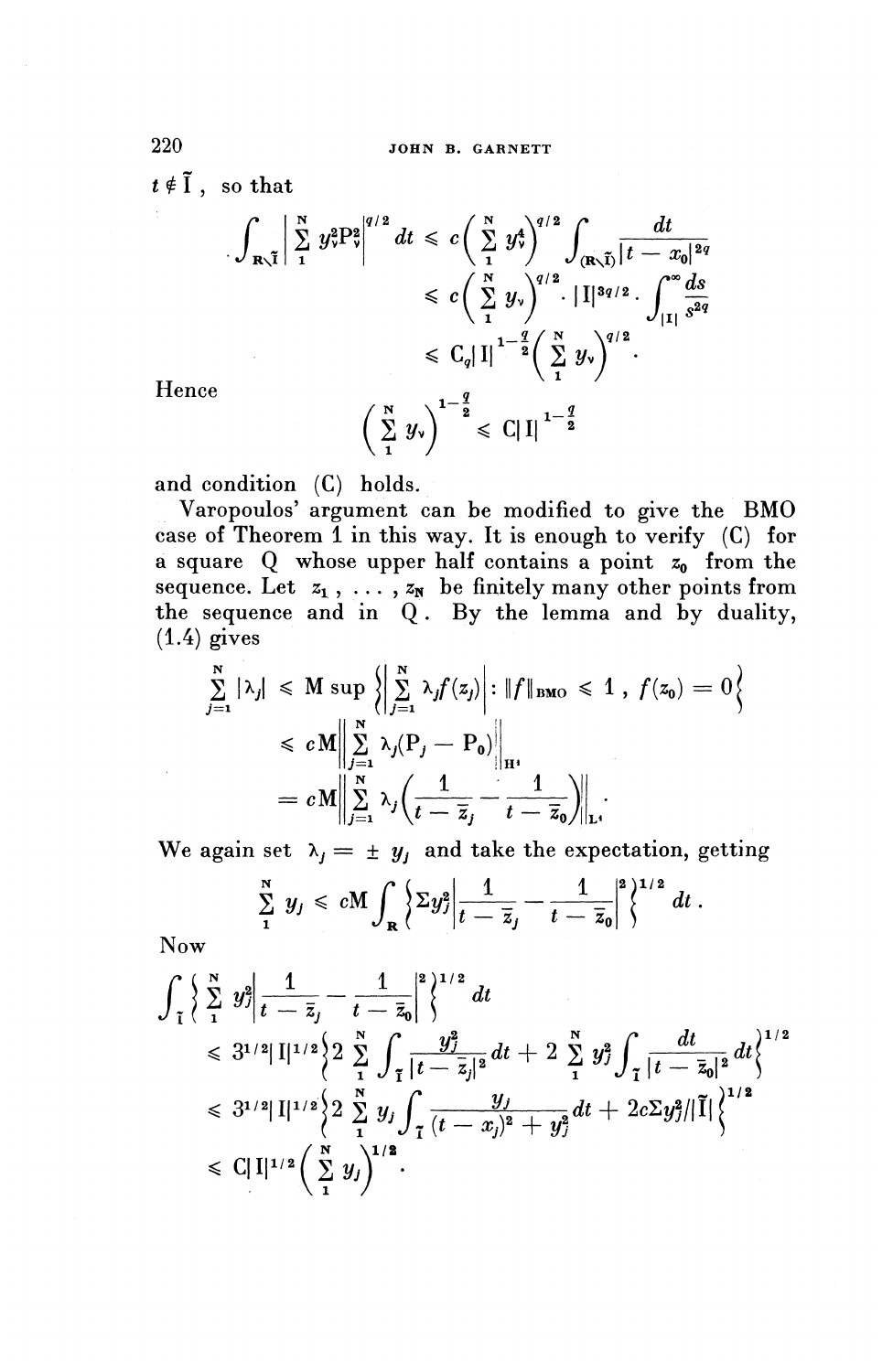For  $t \notin \tilde{I}$ ,

$$
\left|\frac{1}{t-\bar{z}_j}-\frac{1}{t-\bar{z}_0}\right|^2\leqslant\frac{c\|I\|^2}{(t-x_0)^4},
$$

so **that**

$$
\int_{\mathbf{R}\backslash\tilde{I}}\left\{\sum_{i=1}^{N}y_{j}^{2}\bigg|\frac{1}{t-\bar{z}_{j}}-\frac{1}{t-\bar{z}_{0}}\bigg|^{2}\right\}^{1/2}dt
$$
\n
$$
\leqslant \left(\sum_{i=1}^{N}y_{j}\right)^{1/2}\left|\left|\left|\left|\right|^{1/2}c\int_{\mathbf{R}\backslash\tilde{I}}\frac{\left|\left|\right|\right|}{(t-x_{0})^{2}}\right|dt\right|
$$
\n
$$
\leqslant C\left|\left|\left|\left|\right|^{1/2}\left(\sum y_{j}\right)\right|^{1/2}\right|
$$

Hence  $(\Sigma_{1}^{x}y_{j})^{1/2} \leq C\|I\|^{1/2}$  and  $(C)$  holds.

This reasoning does not apply to the case  $p \leq 2$  nor to the situation in Theorem 2.

3. In proving Theorem 2 we can now assume the points satisfy (S)

$$
|z_{\nu}-z_{\mu}|\geqslant \alpha y_{\nu}\,,\qquad \mu\neq \nu\,.
$$

**We** prove (C) by contradiction. The idea is that if (C) fails with a large constant B then there are relations among the kernels P<sub>y</sub> which are inconsistent with (1.5) or (1.6). Our main tool is this lemma from [4].

LEMMA 3.1.  $-$  For  $\varepsilon > 0$  there is a constant  $B(\varepsilon, \alpha)$  such *that if*

(3.1) 
$$
\sum_{z_{\nu} \in Q} y_{\nu} \geq B(\epsilon, \alpha) l(Q)
$$

*for some square*  $Q = \{a < x < a + l(Q), 0 < y < l(Q)\},\$  then *there is a point z*, in the sequence and there are weights  $\lambda_{\mu}$ *such that*

(3.2) 
$$
\lambda_{\mu} \geq 0, \qquad \Sigma \lambda_{\mu} = 1
$$

$$
\begin{array}{ccc}\n\langle 3.3 \rangle & & \lambda_{\nu} = 0 \\
\end{array}
$$

(3.4) 
$$
\|\mathbf{P}_{\mathbf{v}} - \Sigma \lambda_{\mu} \mathbf{P}_{\mu}\|_{1} < \varepsilon
$$

(3.5)  $\sum_{z_{\mu}\in\mathcal{Q}}\lambda_{\mu} \le l(Q)\|P_{\nu}\|_{\infty} \le \frac{l(Q)}{\pi y_{\nu}}, \quad \text{for all} \quad Q.$ 

Except for (3.5) the lemma is proved in Section 4 (and Section 2) of [4], and (3.5) is implicit in that proof because the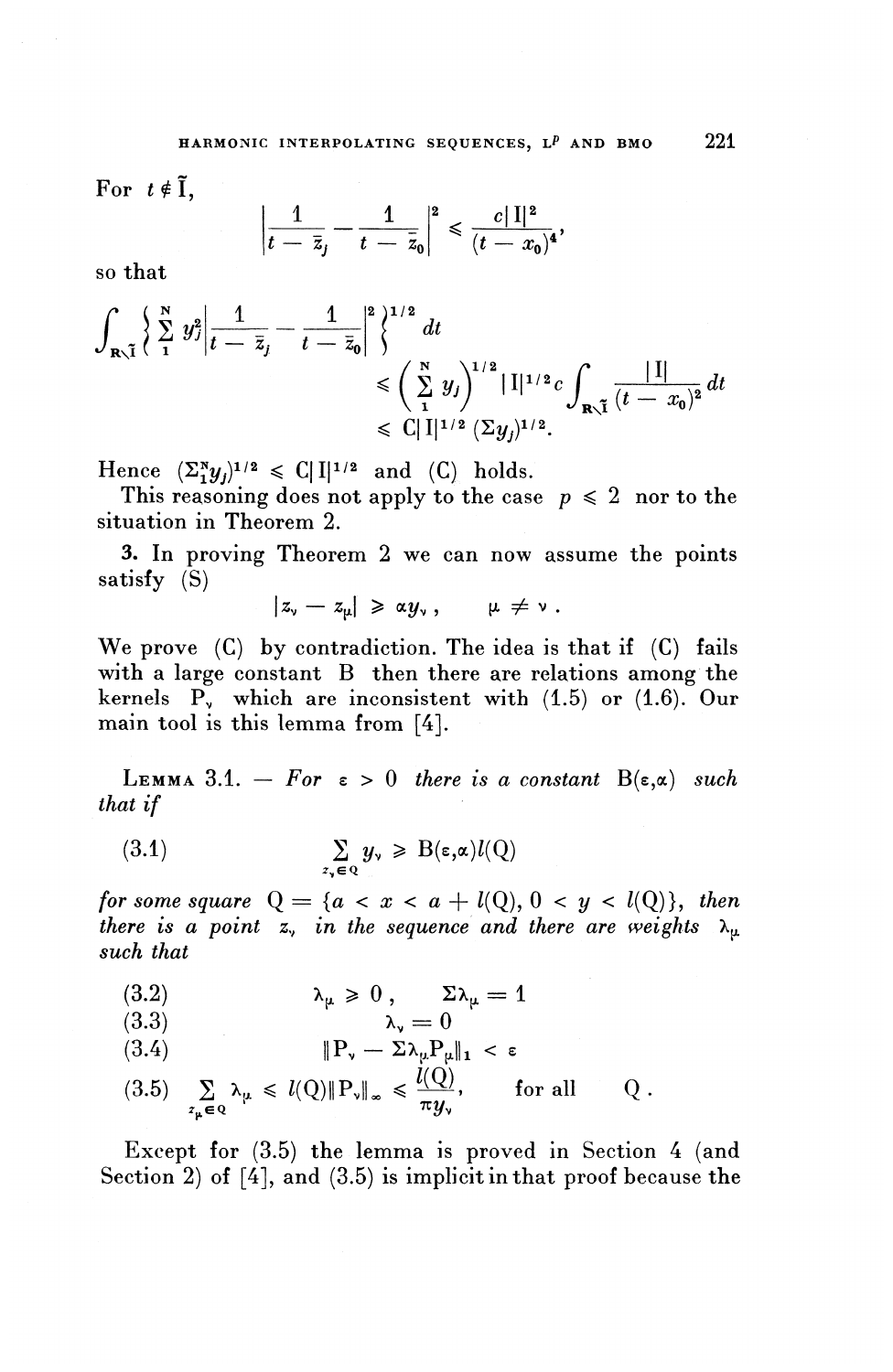functions constructed there are non-negative. We refer to [4] for the details.

Suppose  $1 < p < \infty$ , let  $\epsilon > 0$  be determined later, and assume (3.1) holds. Write  $G = P_y - \Sigma \lambda_\mu P_\mu$ , where the  $\lambda_{\mu}$  are given by Lemma 3.1.

LEMMA 3.2. — 
$$
\|G\|_{\text{BMO}} \leq c/y
$$
. *Proof.* — Fix an interval I with center  $t_0$  and let  $Q_n = \{z : y < 2^k |I|, |x - t_0| < 2^{n-1}|I|\}$ .

For  $z_{\mu} \in Q_1$  we have trivially

$$
\frac{1}{|I|}\int_I P_\mu dt \leq \frac{1}{|I|},
$$

while for  $z_{\mu} \in Q_{n} \setminus Q_{n-1}$ ,  $n \geq 2$ , we have

$$
\frac{1}{|1|}\int_{1}^{\cdot}|P_{\mu}-P_{\mu}(t_{0})|\,dt \leq \frac{c}{|1|}\int_{1}\frac{|t-t_{0}|}{(x_{\mu}-t_{0})^{2}+y_{\mu}^{2}}\,dt
$$
  

$$
\leq \frac{c}{2^{2n}|1|}.
$$

Letting 
$$
a = \sum_{z_{\mu} \notin Q_1} \lambda_{\mu} P_{\mu}(t_0)
$$
, we then have  
\n
$$
\frac{1}{|I|} \int_{I} |G - a| dt \leq \|P_{\nu}\|_{\infty} + \sum_{z_{\mu} \notin Q_1} \frac{\lambda_{\mu}}{|I|} + \sum_{n=2}^{\infty} \sum_{z_{\mu} \notin Q_n \setminus Q_{n-1}} \frac{c \lambda_{\mu}}{2^{2n} |I|}
$$
\n
$$
\leq c/y_{\nu}
$$

by (3.5), and the lemma is proved.

Now define  $\mathrm{G}^{\#}(x) = \sup \frac{1}{\square \square} \int |\mathrm{G} - \mathrm{G}_{\mathrm{I}}| \; dt \, , \quad \text{where} \quad \mathrm{G}_{\mathrm{I}}$  $\int_{x \in I} |I| J_I$ denotes the mean of G over I. By Lemma 3.2,  $\|G^{\#}\|_{\infty} \leq c/y_{\rm v}$ , and by the Hardy-Littlewood maximal theorem and (3.4),  $\mathrm{G}^{\#}$  has small weak  $\mathrm{L}^{\mathrm{1}}$  norm

$$
m(\lambda)=|\left\{x:\mathbf{G}^\#(x)\,>\,\lambda\right\}|\;\leqslant\,\frac{c\varepsilon}{\lambda}\cdot
$$

Consequently for  $q = p/(p-1)$ ,

$$
\|G^{\#}\|_{q}^{q} = q \int_{0}^{\infty} \lambda^{q-1} m(\lambda) d\lambda \leq C q \epsilon \int_{0}^{c/y} \lambda^{q-2} d\lambda
$$
  

$$
\|G^{\#}\|_{q} \leq C_{q} \epsilon^{1/q} y_{\nu}^{-1/p}.
$$

and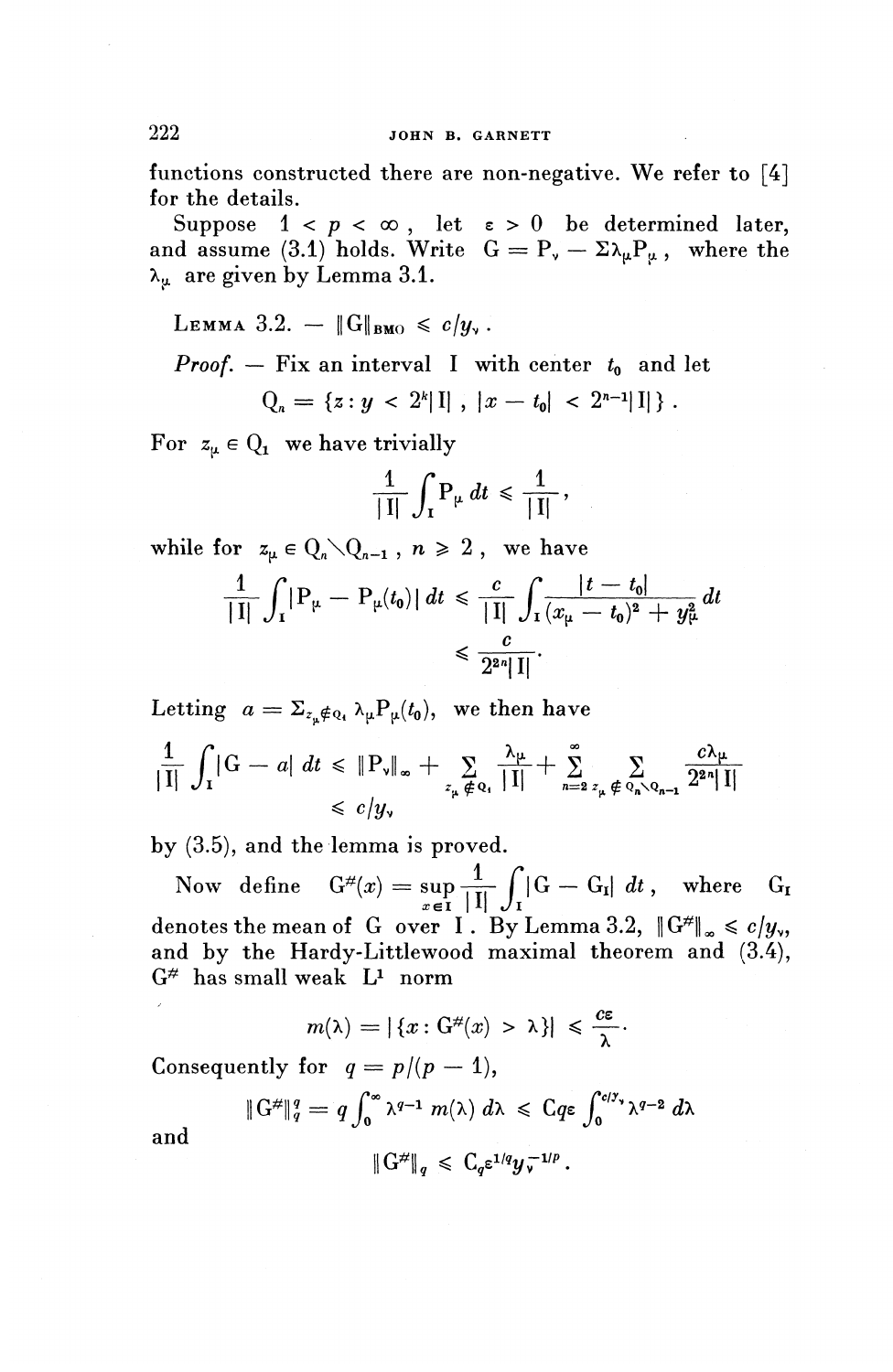From Theorem 5 of [8] we conclude that  $\|G\|_q \leq C_q'\varepsilon^{1/q}y_\nu^{-1/p}$ . But then if  $C'_{q} \epsilon^{1/q} < \delta$ , (1.5) and (3.2) give this contradiction :

$$
\delta y_{\mathsf{v}}^{-1/q} \leqslant \left| \int \mathrm{G} f_{\mathsf{v}} \, dt \right| \, \leqslant \, \mathrm{G}'_{q} \varepsilon^{1/q} y_{\mathsf{v}}^{-1/p} \, .
$$

*(*  $\delta^q$  \ We conclude that (C) holds with constant  $B\left(\frac{\delta^q}{C_q^q}, \alpha\right)$ .

Now suppose  $p = \infty$ . Again if (C) fails we have a point  $z<sub>y</sub>$  and weights  $\lambda_{\mu}$  such that (3.2), (3.3) and (3.4) hold for some  $\varepsilon > 0$  to be determined. By (1.6) there is  $f \in BMO$ such that  $||f||_{BMO} \le M = 1/\delta$ , and

(3.6) 
$$
f(z_{\nu}) = 0
$$
,  $f(z_{\mu}) > 1$ ,  $\mu \neq \nu$ .

If  $f(z)$  were bounded, say  $\|f\|_{\infty} \le M$ , (3.6) and (3.4) would be in contradiction as soon as  $M\varepsilon > 1$ . As we only have  $||f||_{BMO} \leq M$ , more properties of the weights  $\lambda_{\mu}$  must be used. From Section 4 of [4] it also follows that  $\lambda_{\mu} = 0$  except when  $y_u < y_v$  and  $|x_u - x_v| < cy_v/\varepsilon^2$ . Let

$$
J = \{t : |t - x_{\nu}| < 3cy_{\nu}/\varepsilon^2\},
$$

an interval containing all  $x_\mu$  with  $\lambda_\mu > 0$  in its middle an interval containing all  $x_{\mu}$  with  $\lambda_{\mu} > 0$  is<br>third. For  $t \notin J$ , we then have<br>(3.7)  $|G(t)| = |P_{\nu}(t) - \Sigma \lambda_{\mu}P_{\mu}(t)| \leq CP_{\nu}(t)$ .

$$
(3.7) \qquad |G(t)| = |P_{\nu}(t) - \Sigma \lambda_{\mu} P_{\mu}(t)| \leq C P_{\nu}(t) .
$$

By (3.6) and the John-Nirenberg Theorem,<br>  $\int |f(t)|^4 \mathcal{P}_v(t) dt \leq C M^4$ .

$$
\int |f(t)|^4 \mathbf{P}_\mathbf{v}(t) \; dt \; \leqslant \; \mathbf{C}\mathbf{M}^4
$$

Hence by Hölder's inequality  
(3.8) 
$$
\int_{\mathbf{R}\backslash J} |f(t)| P_{\nu}(t) dt \leq C M \varepsilon^{3/4},
$$

**while trivially**

(3.9) 
$$
\int_{\mathbf{J}} |f(t)|^4 dt \leq C M^4 / y_{\nu} \varepsilon^2.
$$

By (3.7) and (3.8),  $\int_{\mathbf{R}\backslash J}|fG| dt \leq C M \epsilon^{3/4}$ . By (3.9), Hölder's **inequality, and our estimate on** ||G[4/3 , **we also have**  $\int_{I} |f G| \ dt \leq C M \epsilon^{3/4 - 1/2}$ estimate on  $\|G\|_{4/3}$ , we also have<br>  $\therefore$  Since  $\left|\int f G \ dt\right| \geq 1$  by (3.6), there is a contradiction if  $CM\varepsilon^{1/4} < 1$ .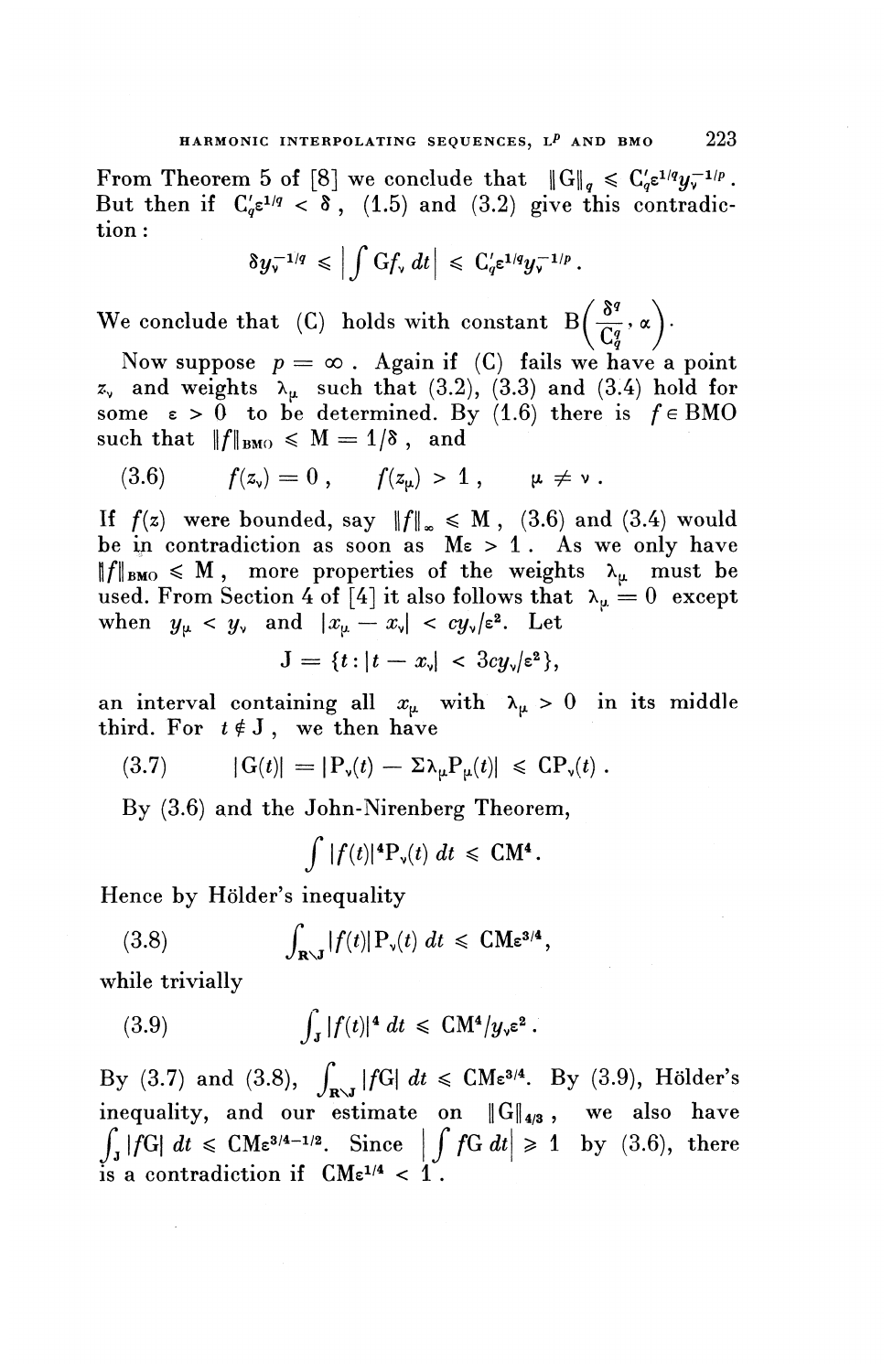This proof for  $p = \infty$ , due to Peter Jones, is much simpler than my original proof.

4. We give an example of a sequence  $\{z_{\gamma}\}\;$  for which (C) fails but for which  $T_1(L^1) \supseteq l_1$ . At the same time we show that (C) can fail for a sequence for which

$$
T_p f(v) = y_v^{1/p} f(z_v) = a_v, \qquad v = 1, 2, \ldots
$$

has solution  $f \in \text{Re } H^p$  whenever  $\Sigma |a_v|^p < \infty$ , provided  $1/2 < p < 1$ . Here Re  $H^p$  is the space of real parts of  $H^p$ functions with the quasinorm  $\| \text{Re } F\|_{H^p} = \|F\|_{H^p}, F \in H^p.$ 

LEMMA 4.1. - Let  $0 < p \le 1$ , and let  $\eta^p < 1/2$ . Suppose *there are*  $f_y \in H^p$  ( $f_y \in L^1$  when  $p = 1$ ) such that

(4.1) 
$$
\|f_{\nu}\|_{\mathbf{H}^p}^p \leqslant M \quad \text{if} \quad p < 1
$$

(4.2) 
$$
\|f_{\nu}\|_{1} \leq M \quad \text{if} \quad p = 1,
$$
  
\n
$$
\|T_{p}f_{\nu}(\nu) - 1| < \eta,
$$
  
\n
$$
\sum_{\mu, \mu \neq \nu} |T_{p}f_{\nu}(\mu)|^{p} < \eta^{p}
$$

for  $v = 1, 2, \ldots$  Then  $T_p(\text{Re } H^p) \supset l^p$  if  $p < 1$  and  $T_0(T \vee T) = 1, 2, ...$ <br> $T_n(L) \supset L$  if  $n = 1$ 

*Proof.* — If  $\Sigma |a_{\nu}|^p < \infty$ , let  $F = \Sigma a_{\nu} f_{\nu}$ . Then by (4.1)  $||F||_{\mathbf{u}^p}^p \leqslant M\Sigma |a_{\mathbf{v}}|^p$  if  $p < 1$ , and  $||F||_1 \leqslant M\Sigma |a_{\mathbf{v}}|$  if  $p = 1$ . **And by** (4.2) **and** (4.3),

$$
\sum_{\nu=1}^{\infty} |T^{\rho}F(\nu) - a_{\nu}|^p \leq 2\eta^p \Sigma |a_{\nu}|^p.
$$

The lemma now follows by iteration.

he lemma now follows by iteration.<br>For  $z_0 = x_0 + i y_0$ , and for  $0 < \varepsilon < y_0$ , let

$$
f_{z_0,\varepsilon}(t)=\frac{\varepsilon}{\pi} y_0^{1-1/p}(\chi_{|t-x_0|<\varepsilon}-\chi_{|t-(x_0+y_0)|<\varepsilon}),
$$

where  $\chi_s$  is the characteristic function of S. Then

 $|y^{1/p}f_{z_0,\varepsilon}(z_0)| < 1$  and  $y^{1/p}f_{z_0,\varepsilon}(z_0) \to 1$  ( $\varepsilon \to 0$ ). Also  $\|f_{z_0,\varepsilon}\|_1 \leq 4\pi$  when  $p=1$ .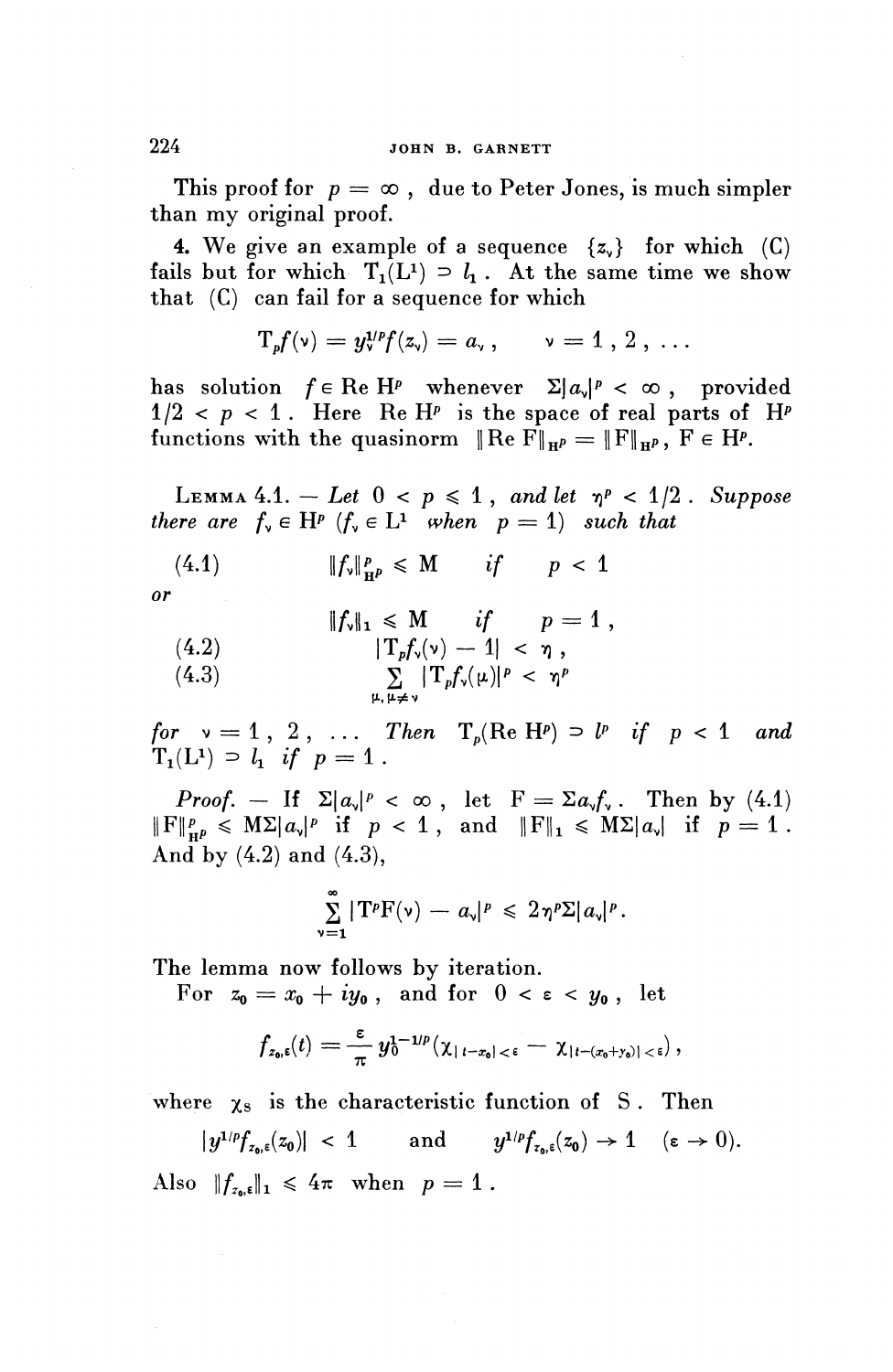LEMMA 4.2. -- *For*  $1/2 < p < 1$ ,  $||f_{z_0, \varepsilon}||_{H^p}^p \le M_p$ .

*Proof. —* We have

(4.4) 
$$
||f_{z_0,\epsilon}||_1 \leq C y_0^{1-1/p}
$$

**and**

(4.5) 
$$
\int f_{z_0,\epsilon}(t) dt = 0.
$$

Also  $f_{z,s}$  has support in  ${|t-x_0 | < 2y_0}|$ . This means that  $f_{z_0}^{(1)}$  is a  $(p, 1)$  atom in the sense of [6], and the lemma follows from Theorem A of that paper. A well-known elementary argument can also be given for special case at hand. Recall the non-tangential maximal function  $f^*$  from § 3. We use the theorem that  $f(z) \in \text{Re }\mathcal{H}^p$  if and only if  $f^* \in \mathcal{L}^p$ , We use the theorem that  $f(z) \in \text{Re }\mathcal{H}^p$  if and that  $||f||_{\mathcal{H}^p} \sim ||f^*||_p$ . See [2] or [8].

When  $|t - x_0| < 4y_0$ , (4.4) and the Hardy-Littlewood<br>theorem give us, for  $f = f_{z_0,\varepsilon}$ ,

$$
|\{t: |t-x_0| < 4y_0, |f^*(t)|^p > \lambda\}| \leq \mathrm{Min}\left(8y_0, \frac{Cy_0^{1-1/p}}{\lambda^{1/p}}\right).
$$

**Hence**

$$
\int_{|t-x_0|<4y_0} |f^*(t)|^p dt \leq 8y_0 \int_0^{c/y_0} d\lambda + \int_{c/y_0}^{\infty} \frac{Cy_0^{1-1/p}}{\lambda^{1/p}} d\lambda = M.
$$

If  $|t - x_0| > 4y_0$  and if  $z \in \Gamma(t)$ , then

$$
\left|\frac{\delta}{\delta s} P_z(s)\right| \leqslant \frac{c}{|z - x_0|^2} \leqslant \frac{c}{|t - x_0|^2}
$$

on the support of  $f_{z_0,\varepsilon}$ . Then (4.5) gives

$$
|f(z)| \ \leqslant \ c y_0^{1-1/p} \frac{y_0}{|t-x_0|^2} \,,
$$

**and** so

$$
\int_{|t-x_0|>4y_0}|f^*(t)|^p dt \leq c y_0^{2p-1} \int_{4y_0}^{\infty} u^{-2p} du \leq C_p
$$

when  $p > 1/2$ .

Fix 
$$
\eta
$$
 with  $\eta^p < 1/2$ . Let  $z_1 = \frac{1}{2} + i\delta$  where  $\delta = \delta(\eta)$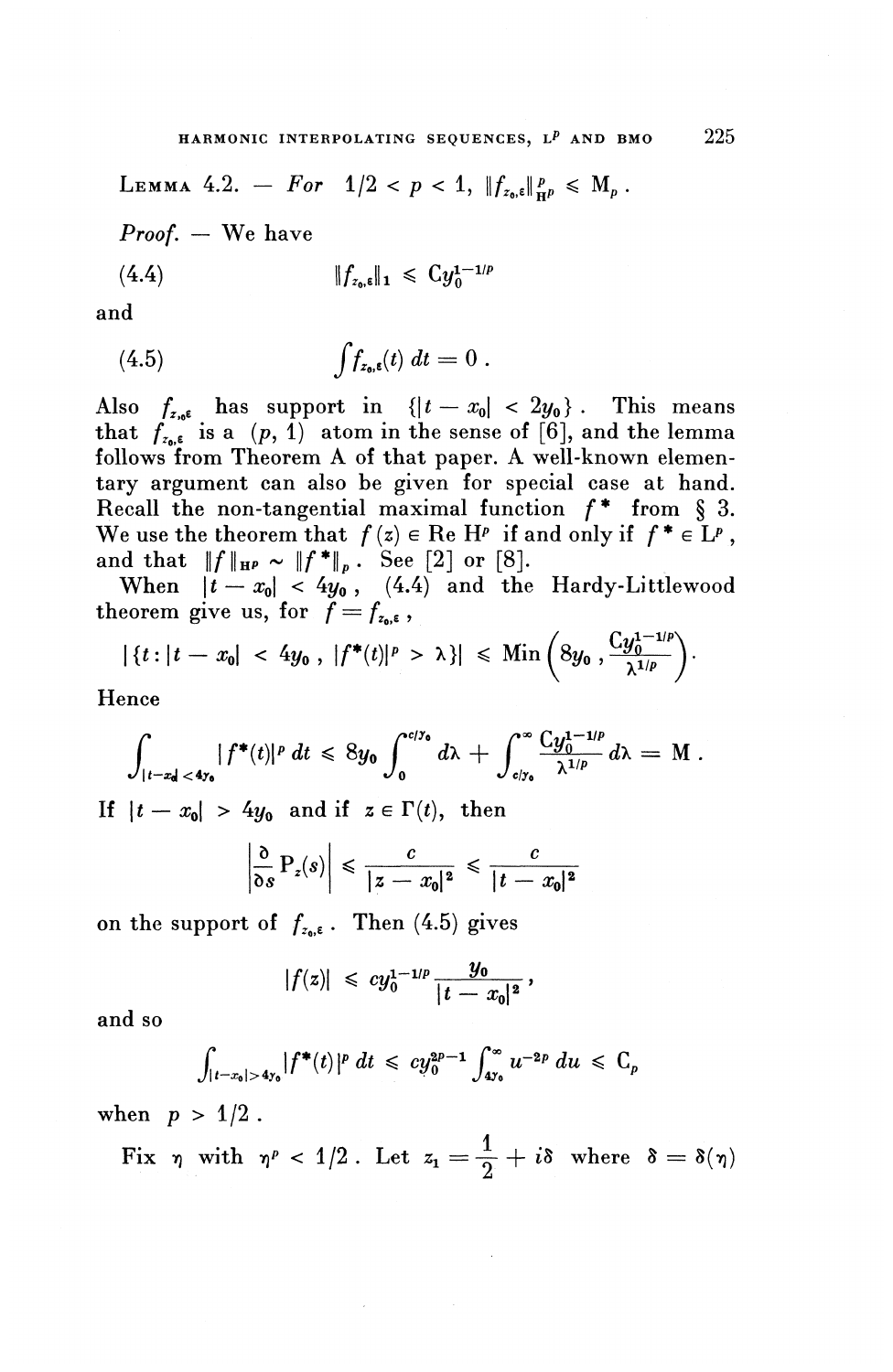#### 226 JOHN B. GARNETT

is to be determined, and let  $\varepsilon_1$  be so small that<br> $|f_{z_i,\varepsilon_i}(z_1) - 1| < \eta$ .

$$
|f_{z_1,\varepsilon_1}(z_1)-1| < \eta.
$$

Write  $f_1 = f_{z_1,z_2}$ . From  $I_1 = [0,1]$  delete the two intervals  $|t - 1/2| < 2\varepsilon_1$ ,  $|t - \delta - 1/2| < 2\varepsilon_1$  containing the support of  $f_1$ , and partition the remainder of  $I_1$  into dyadic intervals  $I_2$ ,  $I_3$ , ...,  $I_{m_*}$  of length  $2^{-n_*}$ . (We suppose  $\varepsilon_1$  is a negative power of 2). Let  $x_v$  be the center of  $1_v$ ,  $2 \le v \le m<sub>2</sub>$  and let  $y_y = \delta 2^{-n_x}$ . The points  $z_y = x_y + iy_y$ ,  $2 \le y \le m_2$ , join  $z_1$ in our sequence. Choose  $\epsilon_2$  and put  $f_v = f_{z_0, \epsilon_2}$ ,  $2 \le v \le m_2$ . When  $n_2$  is fixed,  $\varepsilon_2$  can be chosen so that (4.2) holds for  $2 \leq v \leq m_2$ . We claim that  $n_2$  and  $\varepsilon_2$  can be chosen so that (4.3) holds for the finite sequence  $z_1$ , ...,  $z_m$ . When  $v = 1$  the left side of  $(4.3)$  is

$$
\delta 2^{-n_{\sharp}} \sum_{\mu=2}^{m_{\sharp}} |f_1(z_{\mu})|^p \leq C 2^{-n_{\sharp}} \sum_{k=\varepsilon_1 2^{n_{\sharp}}}^{\infty} \left( \frac{\delta 2^{-n_{\sharp}}}{k^2 2^{-2n_{\sharp}} + \delta^2 2^{-2n_{\sharp}}} \right)^p
$$
  

$$
\leq C \delta^{1+p} 2^{-n_{\sharp}(1-p)} (\varepsilon_1 2^{n_{\sharp}})^{1-2p}
$$
  

$$
= C \delta^{1+p} \frac{2^{-n_{\sharp}p}}{\varepsilon_1^{2p-1}},
$$

which is small if  $n_2 > n_2(\epsilon_1)$ . For  $v > 1$ , one term in the left side of (4.3) is

$$
\begin{aligned} (4.3) \text{ is } \\ |T_p f_v(1)|^p &\leq C y_v^{p-1} |P_1(x_v) - P_1(x_v + y_v)|^p \\ &\leq C \delta^{p-1} 2^{-n \cdot (2p-1)} \sup_{I_v} \left| \frac{\partial P_1}{\partial s} \right|^p, \end{aligned}
$$

and since  $p > 1/2$  this is small if  $2^{-n_2}$  is small. For  $v > 1$ we also have the sum

$$
\sum_{\mu=2}^{m_2} |T_p f_{\nu}(\mu)|^p \leq C(\delta 2^{-n_2})^p \sum_{\mu=2}^{m_2} |P_{\mu}(x_{\nu}) - P_{\mu}(x_{\nu} + y_{\nu})|^p
$$
  
\n
$$
\leq C(\delta 2^{-n_2})^{2p} \sum_{k=1}^{\infty} \frac{1}{(k^2 2^{-2n_1} + \delta^2 2^{-2n_2})^p}
$$
  
\n
$$
\leq C\delta^{2p} < \eta/2
$$

if 8 is chosen correctly.

From each  $I_{\nu}$ ,  $2 \leqslant \nu \leqslant m_2$ , delete the two intervals of length  $4\varepsilon_2$  whose middle halves support  $f_\nu$ . The remaining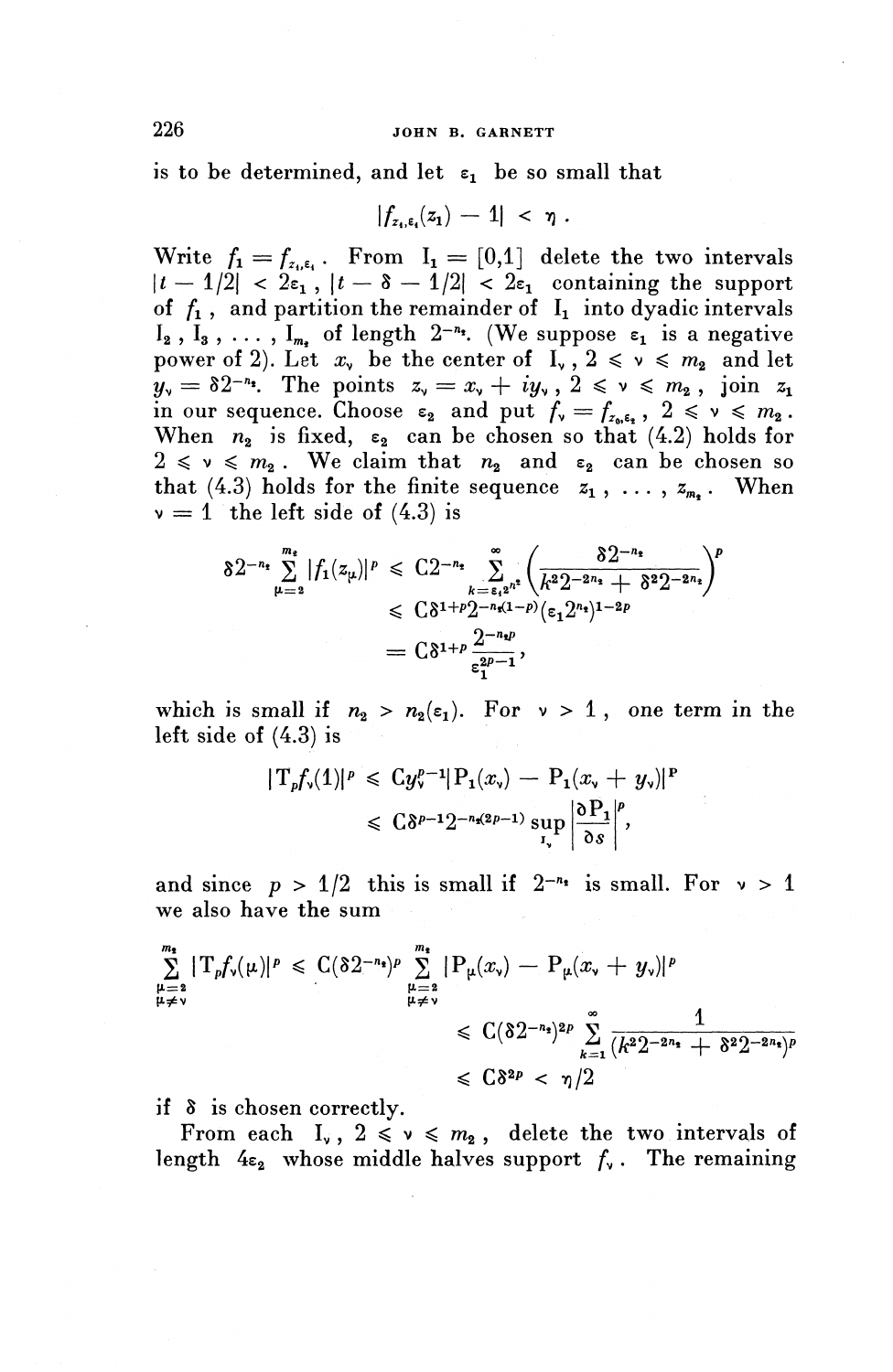parts of 
$$
\bigcup_{2}^{m_1} I_{\nu}
$$
 partition into dyadic intervals  $I_{\mu}$ ,  
\n $m_2 + 1 \leq \mu \leq m_3$ ,

of length  $2^{-n_3}$  and with centers  $x_\mu$ . Let  $z_\mu = x_\mu + i \delta 2^{-n_3}$ , and let  $f_{\mu} = fz_{\mu,\epsilon_3}, m_2 + 1 \leq \mu \leq m_3$ . Taking  $n_3$  large and  $\varepsilon_3$  small, we can use the above reasoning to obtain (4.2) and (4.3) for  $1 \le v \le m_3$ . This process can be continued to get an infinite sequence of points for which by Lemma 4.1,  $T_p(\text{Re } H^p) \supset l^p$  if  $p < 1$  and  $T_1(L^1) \supset l^1$  if  $p = 1$ .

The sequence lies in the unit square so that (C) will fail if  $\Sigma y_{\rm v} = \infty$ . However

$$
\frac{1}{8}\Sigma y_{\nu} = \Sigma |\mathrm{I}_{\nu}| = 1 + (1 - 8\epsilon_1) + (1 - 8\epsilon_1)(1 - 8\epsilon_2) + \cdots
$$

and this sum diverges if  $\Sigma \varepsilon_i < \infty$ .

By using functions  $f<sub>y</sub>$  with several vanishing moments, one can obtain similar examples for  $0 < p \leq 1/2$ .

 $A$ *dded in Proof.* — Peter Jones has proved  $\rm T_1(\rm Re\,H^1)=\rm Re\,\it l^1$ implies (C) by refining the proof of Lemma 3.1.

#### BIBLIOGRAPHY

- [1] Eric AMAR, Interpolation  $L^p$ , to appear.
- [2] D. BURKHOLDER, R. GUNDY and M. SILVERSTEIN, A maximal function characterization of the class *W, Trans. A.M.S.,* 157 (1971), 137-157.
- [3] L. CARLESON, An interpolation problem for bounded analytic functions, *Amer,* J. *Math.,* 80 (1958), 921-930.
- [4] L. CARLESON and J. GARNETT, Interpolating sequences and separation properties, *Jour. d'Analyse Math.,* 28 (1975), 273-299.
- [5] R. COIFMAN, R. ROCHBERG and G. WEISS, Factorization theorems for Hardy spaces in several variables, *Ann. of Math.,* 103 (1976), 611-635.
- [6] R. COIFMAN and G. WEISS, Extensions of Hardy spaces and their use in analysis, *Bull. A.M.S.,* 83 (1977), 569-645.
- [7] P. R. DUREN, Theory of H<sup>p</sup> Spaces, Academic Press, New York, 1970.
- [8] C. FEFFERMAN and E. STEIN, H<sup>p</sup> spaces of several variables, Acta Math., 129 (1972), 137-193.
- [9] J. GARNETT, Interpolating sequences for bounded harmonic functions, *Indiana U. Math.* J., 21 (1971), 187-192.
- [10] L. Hörmander, L<sup>p</sup> estimates for (pluri-) subharmonic functions, *Math. Scand.,* **20** (1967), **65-78.**